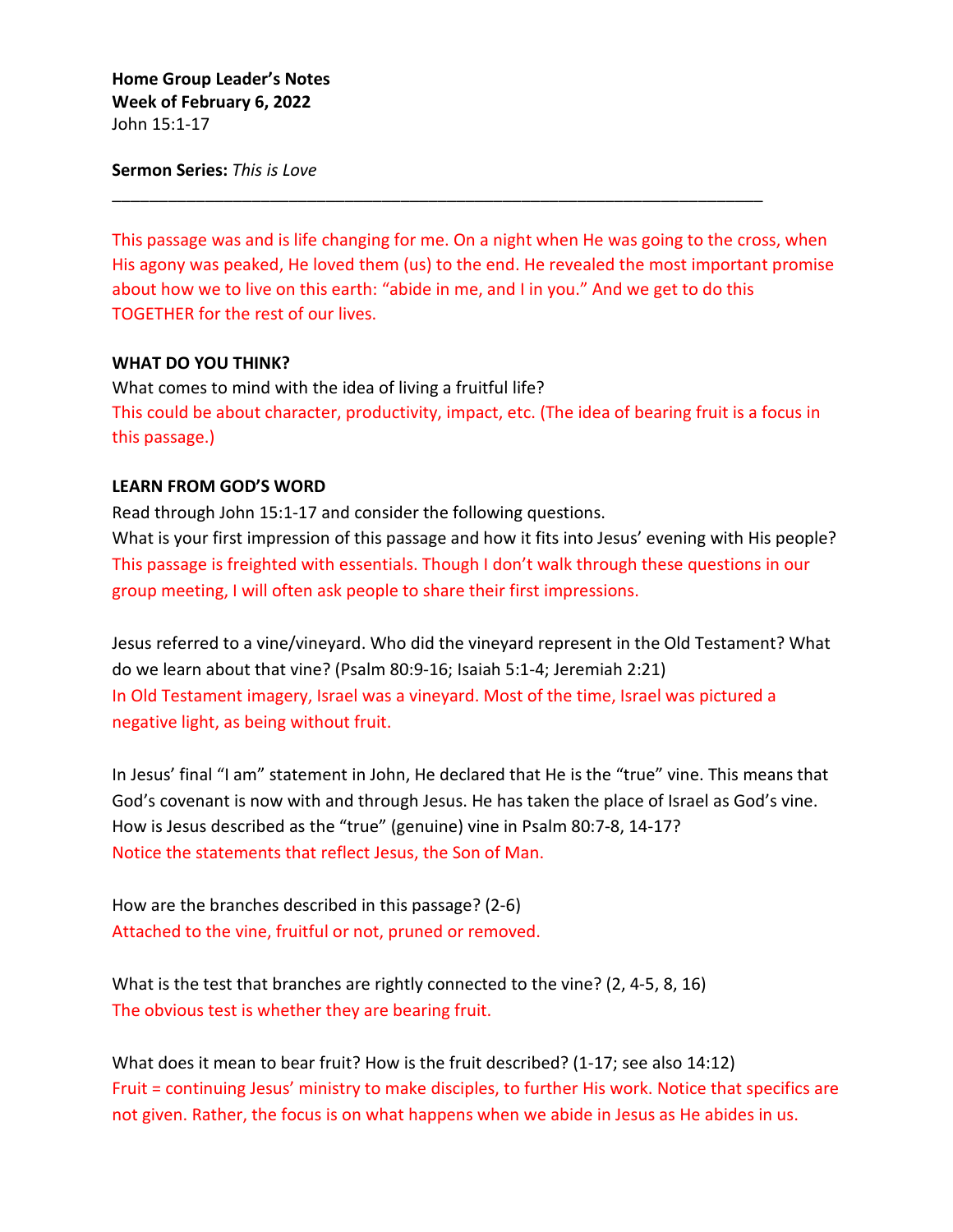How is our relationship with Jesus compared with Jesus' relationship with the Father? (8-10) How is fruit-bearing a fulfillment of Jesus' work?

We glorify God by bearing fruit as Jesus' disciples. Abiding means abiding in His love by keeping His commandment, which in this passage, is to love one another.

What is Jesus' central "command" in this passage? How is this connected to following Jesus' command to bear fruit? (15:12,17, cf. 13:14-15, 34)

His central command is to "love one another." Love is at the essence of God. When we love one another, we make Jesus known as our glorious God. (As Jesus said in chapter fourteen, we love Jesus by obeying Him out of love.) So, if we are going to bear fruit in our lives, this command is our calling card, the *sine qua non* of disciple making.

How might we describe what it looks like to "abide" or "remain?" What are the specific evidences that someone is abiding / remaining in Jesus? (1-17) Jesus referred to the following:

- We "remain" in Jesus (abide, stick with, stay attached to). This means that we live trusting in Him for our very lives, believe and live as Him as "the life." (14:6)
- We trust in His pruning to bear fruit
- We believe and live out the truth that we cannot bear fruit apart from Him
- His words remain in us, we follow His teaching, we pray according to His teaching (7)
- We obey His commands as Jesus obeyed His Father (10)
- His command: "Love each other as I have loved you." (12)

Why do you think Jesus addresses the topic of love and friendship at this point of the evening? (12-15)

Jesus was helping them to understand the intimacy of abiding. Jesus was teaching them that they are now related to Him as He is to the Father. Just as the Father made known to Jesus what He must do and then Jesus obeyed the Father, we are to do likewise. Jesus invited them into this same relational intimacy.

## **SELF-REFLECTION**

When you read and understand this passage, how do you feel about yourself? Do you feel like you are abiding in Jesus? Do you feel like you are bearing fruit that lasts? Do you feel like you are teaming up with other people to abide and bear fruit together? How can we help each other? These are essential and intimate words from Jesus. While Jesus does not give specifics of fruit bearing, I think we can look back and see if we are abiding in Him as He describes. Jesus taught this to a group of people and the statements are meant to be taken individually and collectively. We are meant to follow Him, love, and obey Him, TOGETHER.